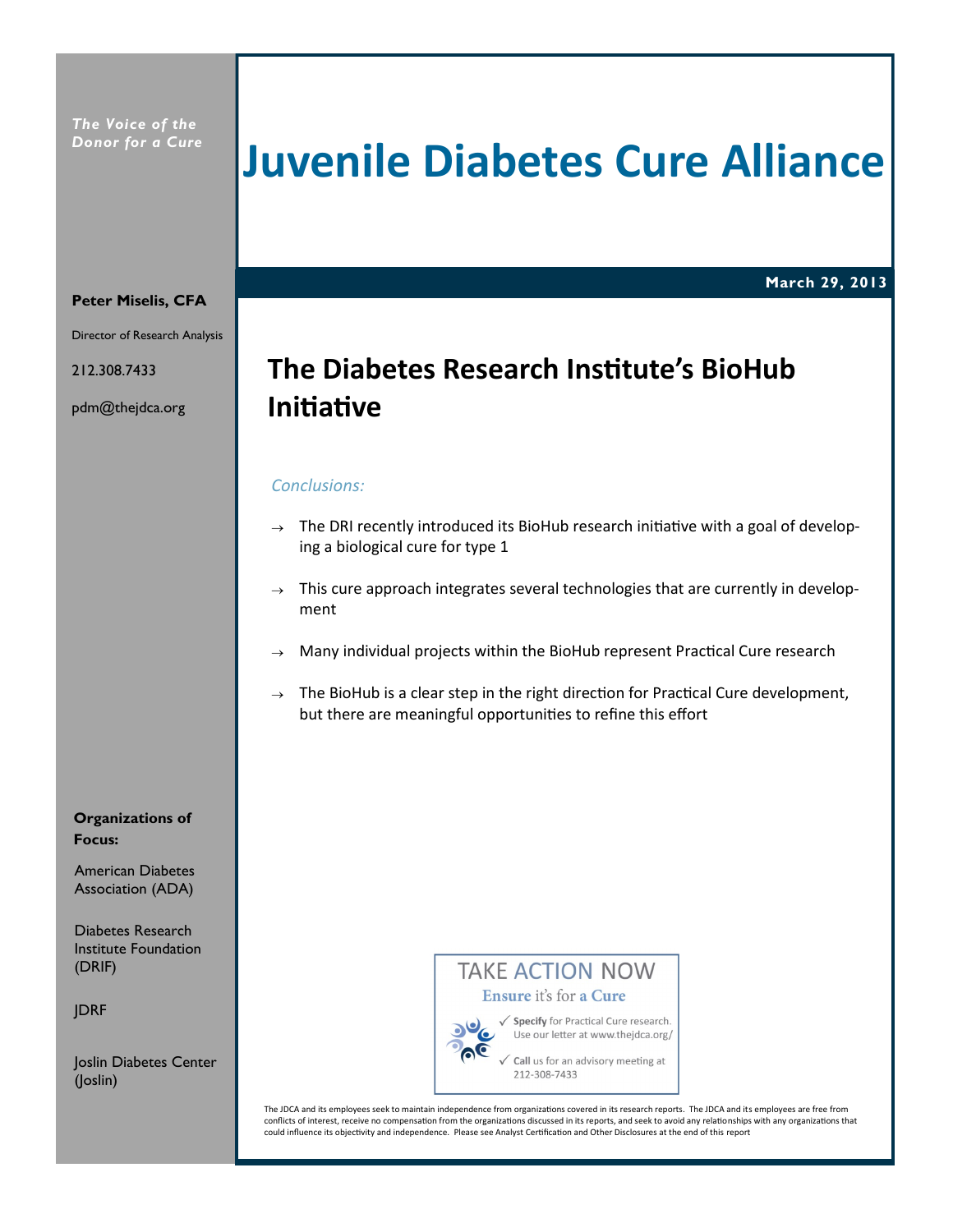This is a special report on the BioHub initiative spearheaded by the Diabetes Research Institute (DRI), with the DRIF being an important source of funding for the program. The JDCA is sharing its views on this new development in response to numerous inquiries that we have received from Alliance members who regularly read our reports.

#### **What is the BioHub?**

The BioHub is a cell-based approach to curing type 1. It is designed to allow a person to achieve insulin independence through the transplantation of insulin-producing islets. The goal is to create "an integrated "mini organ" that mimics the native pancreas, containing thousands of insulin-producing cells that sense blood sugar levels and release the precise amount of insulin needed in real time." $1$  The BioHub is designed to eliminate the need for harsh systemic immune suppressing drugs to prevent rejection of the implanted islets.

Concurrent with the introduction of the BioHub program, **the DRI, and by extension the DRIF, adopted a definition of a cure** which outlines the goals that the iniƟaƟve seeks to deliver. **The DRIF is the only one of the four major type 1 diabetes charities that has established a cure definition**. As defined by the DRI, a cure would mean:

"The ability to restore natural insulin production and normalize blood sugar levels without imposing other risks."<sup>2</sup>

Although a time goal is not associated with the BioHub' s delivery of a cure, the DRI expects to achieve conclusive results for key projects by 2025 if they are fully funded.

#### **Multiple components**

**The BioHub is an integrated platform that contains four distinct areas of funding.** The DRIF has a funding goal of \$65 million for BioHub research. The four funding areas with the targeted funding amounts are:

1) Site selection—\$14 million

Site selection research seeks to identify an optimal location in the body for implanting the islets, or to develop a device that could house them.

#### 2) Cell protection—\$ 26 million

Cell protection focuses on shielding the islets from an autoimmune attack, which might involve:

- $\rightarrow$  encapsulating the cells
- $\rightarrow$  a low-dose localized immune suppressing drug
- $\rightarrow$  agents that allow the immune system to tolerate the implanted islets
- 3) Cell supply—\$6.5 million

This area of research focuses on developing an abundant source of insulin-producing cells for transplant. Potential sources might include stem cells, donor islets, and porcine islets.

#### 4) Additional needs—\$18.5 million

Unspecified additional needs include expenses associated with conducting research, like lab equipment and staffing.

There are many individual projects within the BioHub initiative, some of which are interconnected (the appendix on page 5 lists key projects within each of the four funding areas).<sup>3</sup> One strength of the BioHub is that if one project were to fail, there are others that could take its place. Therefore, the viability of the entire initiative is not depend**ent upon one individual project**.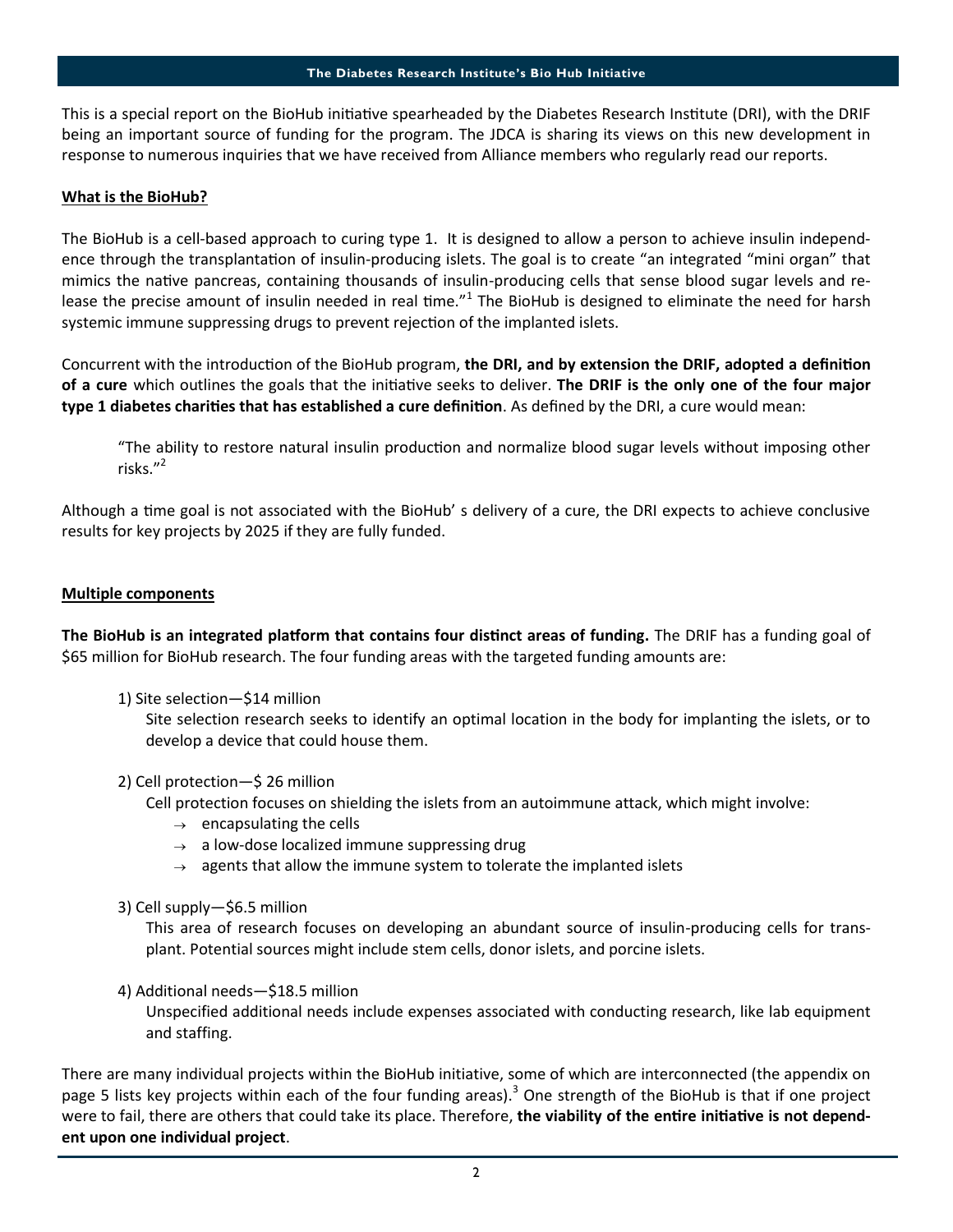The following diagram depicts the major components of the BioHub:



All of the technologies that are represented in the BioHub diagram are in development today, but to varying degrees. The DRI expects that select projects could advance to human clinical trials by 2014. Although conclusive results for key components may be achieved by 2025, no time goal has been adopted and the BioHub's ultimate success cannot be assured.

#### **JDCA's view of whether the BioHub is PracƟcal Cure research**

Practical Cure research is defined by outcomes, and specifically the potential to deliver the following outcomes by 2025:

- $\rightarrow$  no blood glucose monitoring beyond once per week
- $\rightarrow$  A1c levels between 5-7%
- $\rightarrow$  an unrestricted diet with no carb counting
- $\rightarrow$  worry free sleep
- $\rightarrow$  low risk and little to no side effects
- $\rightarrow$  reasonable meds if the solution is pharmacological or a fast recovery if it is surgical

#### **Positive characteristics**

- $\rightarrow$  The DRI/DRIF have adopted a definition of a cure
- $\rightarrow$  It is endeavoring to deliver what cure donors want
- $\rightarrow$  It is outcome based
- $\rightarrow$  Utilizes existing technology platforms
- $\rightarrow$  Integrates many individual projects into one conjoined objective
- $\rightarrow$  Not dependent on one technology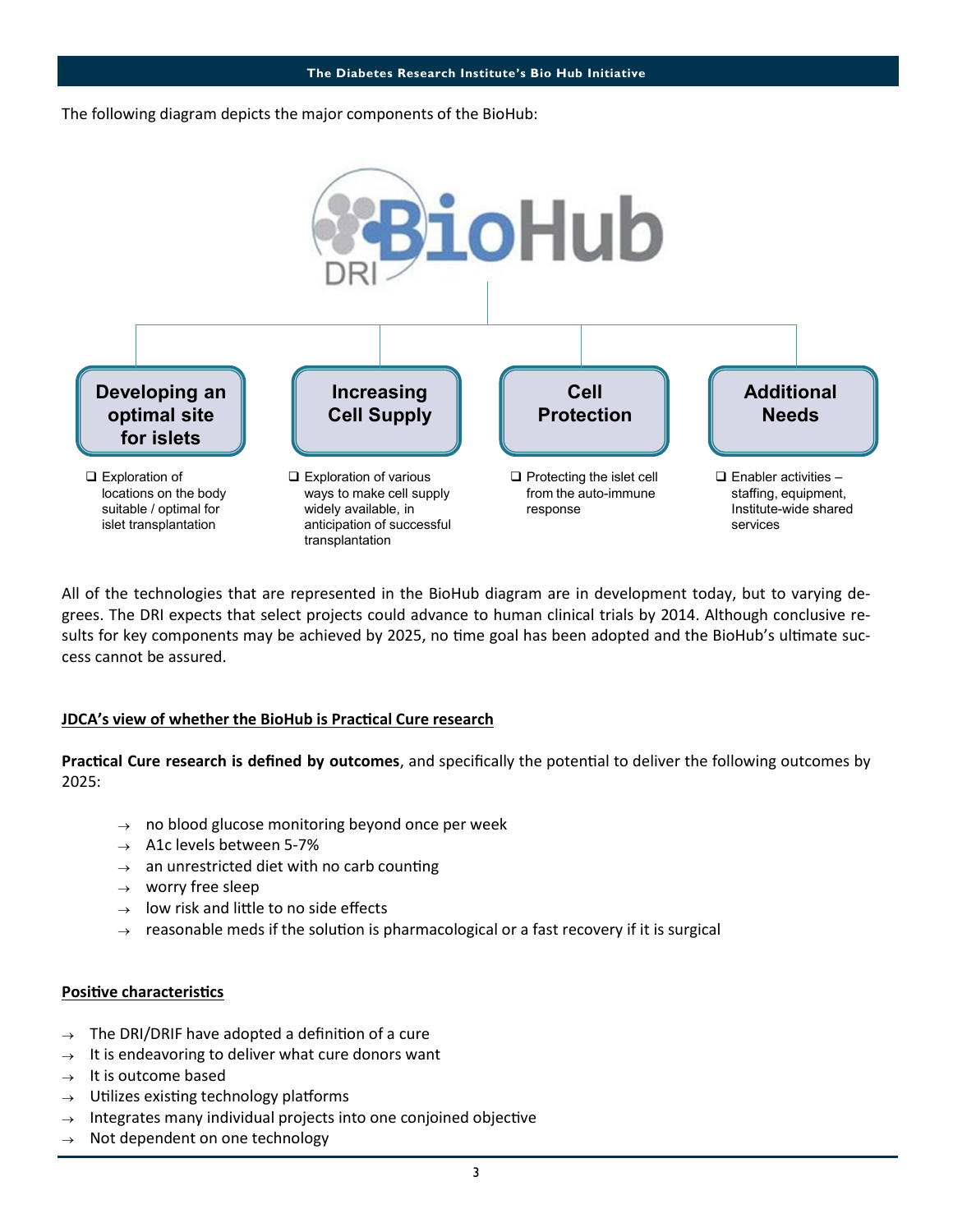The JDCA believes that **the majority of the projects in two of the major funding areas, site selection and cell protection, are Practical Cure research**. Most projects in these areas are designed to shield transplanted islets from an autoimmune attack and ensure their survival and functionality, key elements in the development of a Practical Cure that is based on islet transplantation.

#### **Areas of concern**

- $\rightarrow$  It is not time bound
- $\rightarrow$  Details of the utilization of the \$65 million remain vague
- $\rightarrow$  Ensuring the best global talent is participating as appropriate, even outside the DRI
- $\rightarrow$  Opportunity to further rationalize the number of projects in the cell protection area
- $\rightarrow$  Additional needs funding of \$18.5 million is unclear

**Many projects in two of the four major funding areas are not Practical Cure research**. Projects that target an increasing cell supply are not Practical Cure research because having a large supply of islets is not a cure, in our view. A larger source of functional islets would make an eventual cure that is based on islet transplantation technology more widely available, but simply having more islets would not deliver a Practical Cure to one person. The funding category called "additional needs," includes projects that are oriented more toward general researcher funding and Institute-wide equipment needs and may not be specifically focused on delivering a Practical Cure.

#### **Summary and Conclusion**

The DRI's BioHub effort is an integrated approach toward type 1 cure development. This initiative offers promising opportunities and endeavors to do what cure donors want. Many projects within this broad initiative are examples of Practical Cure research, which the JDCA ardently advocates. Although the approach exhibits positive characteristics, there are also concerns whether donor money is being utilized for its maximum benefit.

The JDCA is not aware of any other major diabetes charity taking an approach to cure development that is similar to the BioHub. We would like to see more charities fund integrated cure approaches like this. In particular, we would like to see all the organizations adopt a Practical Cure initiative that identifies and prioritizes projects that endeavor to deliver Practical Cure outcomes within a reasonable timeframe. Importantly, as is always the case, donors who seek a Practical Cure can support this type of work by stipulating that their contributions to the charity of their **choice be used only for PracƟcal Cure research**.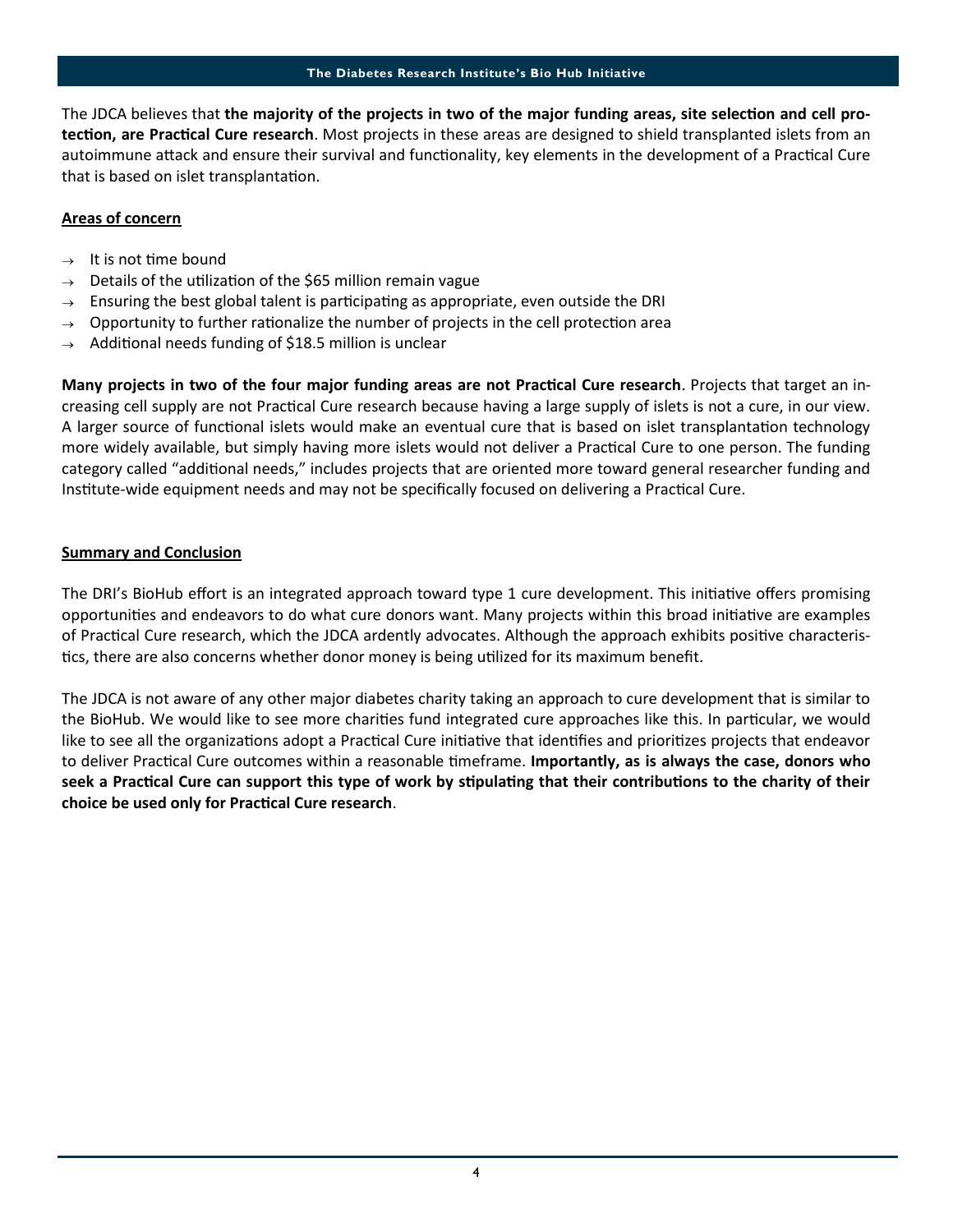### **Appendix: Individual BioHub Projects**

#### **Site Selection**

- $\lozenge$  Omentum as Alternative Site for Islet Transplantation
- $\lozenge$  Silicone Scaffolds for Islet Transplantation
- Venous Sac as Alternate Site
- Autologous Plasma plus Recombinant Human Thrombin

#### **Cell Protection**

- ♦ Facilitating Cells for Tolerance
- $\lozenge$  Encapsulation with Conformal Coatings
- Double Shrink-Wrapped Cells
- $\Diamond$  Using Oxygen Generating Biomaterials
- $\Diamond$  Functionalized Nanoscale Coating for Encapsulation
- $\Diamond$  Immunomodulatory and Regenerative Effects of Mesenchymal Stem Cells on Allografts
- Using Myeloid Derived Suppressor Cells for Tolerance
- ♦ Regulatory T Cells
- $\lozenge$  CCL21 Suppressing the Immune Attack
- Autologous Stem Cells with Mesenchymal Stem Cells Mesoblast Infusion
- Localized Immunomodulatory Drugs
- $\Diamond$  Active Tolerance Induction without Immunosuppression Using Donor Bone Marrow
- $\Diamond$  Suppression of SMAD7
- ♦ Stem Cell Educator

#### **Cell Supply**

- $\Diamond$  Xenotransplantation/Porcine Islets
- Adipose Cells
- ♦ Transdifferentiation/Acinar Tissue/Precursor Cells
- ♦ Biliary Tree Ducts
- ♦ Super Islets
- Oxygen Sandwich for Islets
- $\Diamond$  Replication of Human Islet Cells

#### **Additional Needs**

- Rapid Response Team
- Fellowship Fund
- Equipment Fund
- $\Diamond$  Institute-wide shared core services